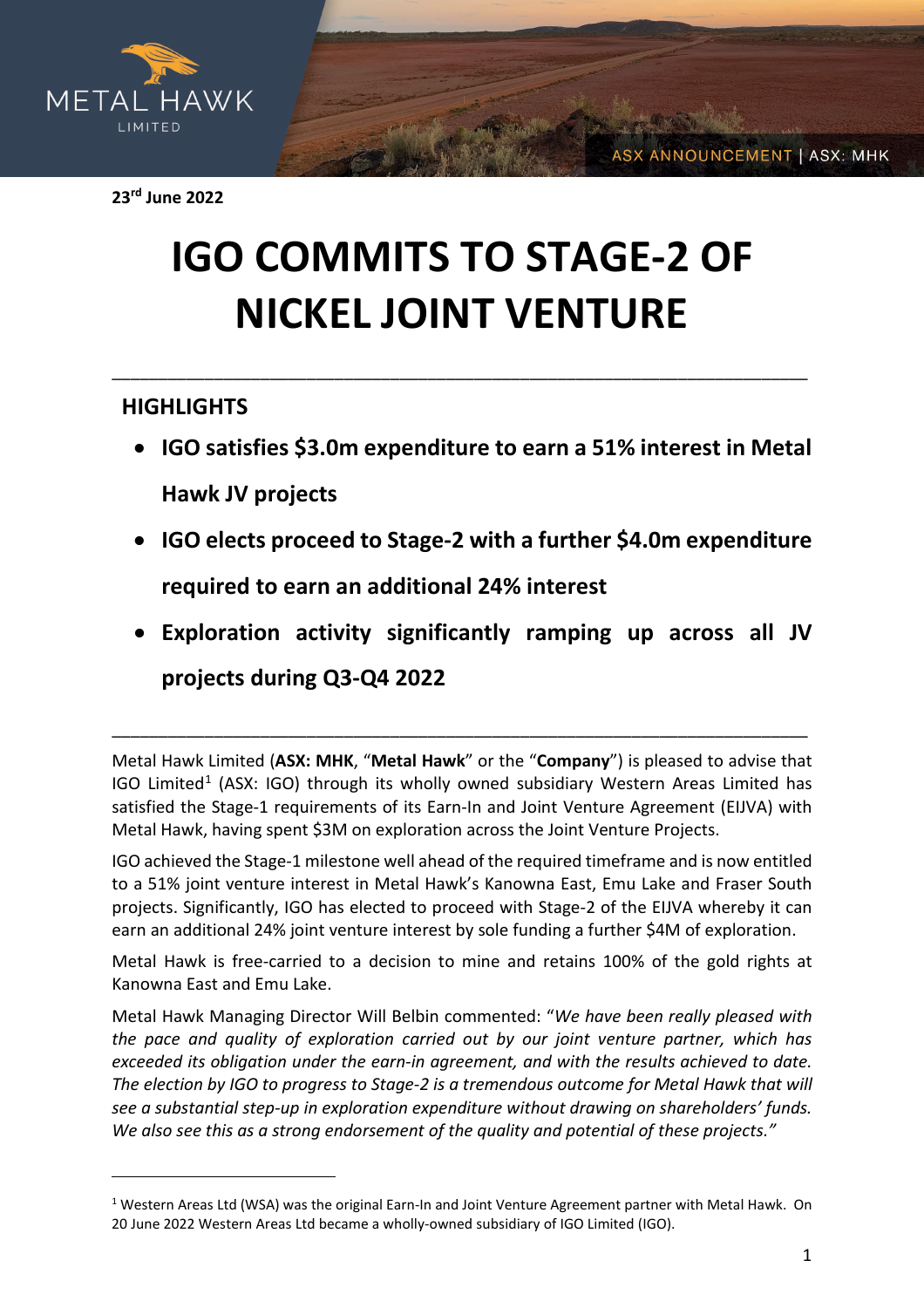

### **UPCOMING ACTIVITY ON NICKEL JV PROJECTS**

#### **Kanowna East**

Diamond drilling is due to recommence in July 2022 and will continue to explore the interpreted southern extension of the ultramafic corridor hosting the high-grade Silver Swan nickel deposit. Drilling will follow-up nickel sulphide mineralisation recently intersected in maiden diamond hole KEDD001, which identified a broad 220m zone of nickel-bearing ultramafic rocks [\(ASX: MHK 12 March 2022\).](https://cdn-api.markitdigital.com/apiman-gateway/ASX/asx-research/1.0/file/2924-02500215-6A1082336?access_token=83ff96335c2d45a094df02a206a39ff4)

#### **Emu Lake**

Moving loop ground electromagnetic (MLEM) surveys are scheduled to commence in Q3 2022. The survey will cover areas of prospective ultramafic stratigraphy identified from recent AC (aircore) drilling along strike from the high-grade Binti Binti nickel deposit.

#### **Fraser South**

A heritage survey is scheduled for July 2022 to allow access for a reconnaissance AC drilling program planned to commence in October. Airborne geophysical surveys are also scheduled to commence in Q3 2022.



**Figure 1.** Metal Hawk project locations